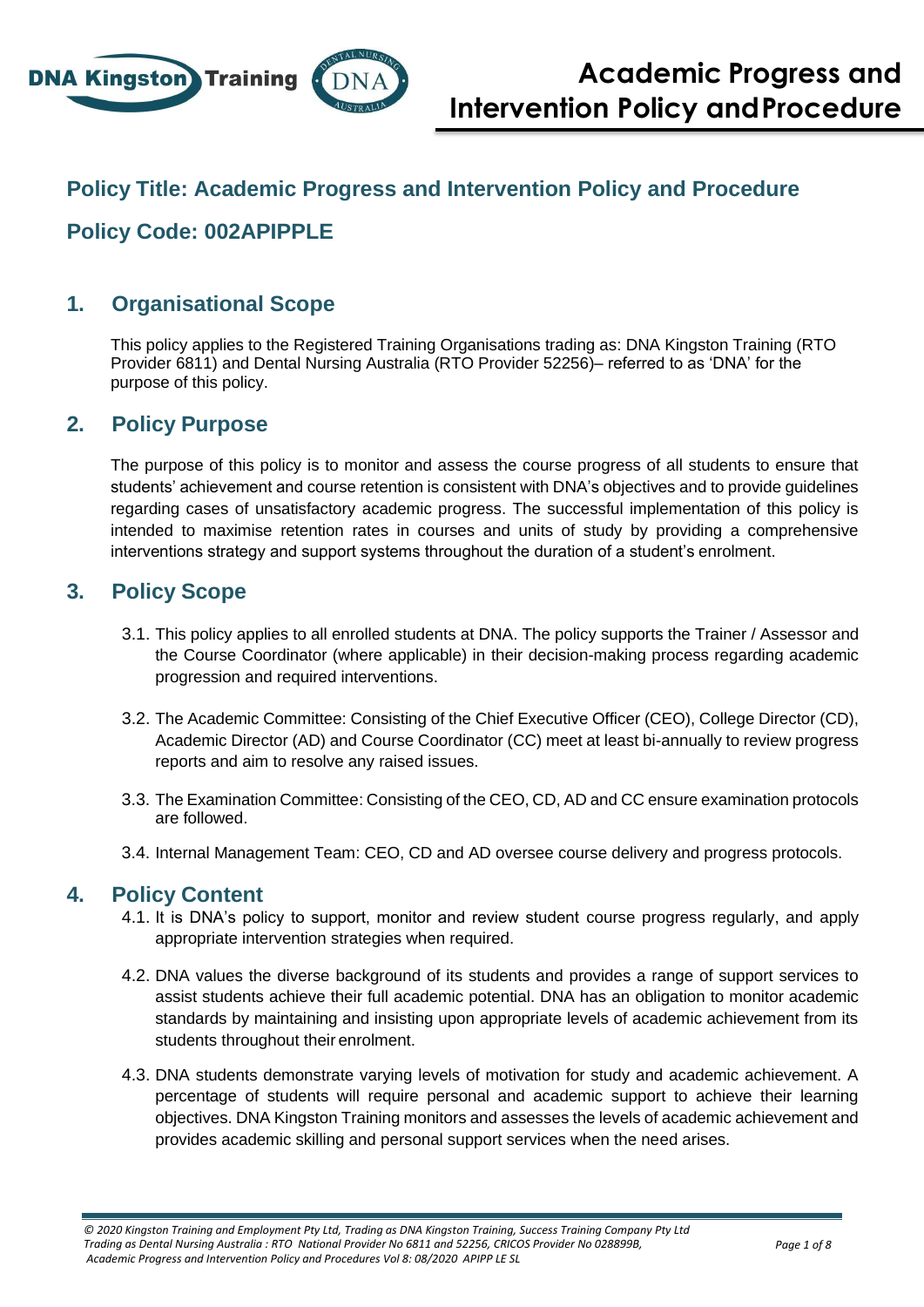

- 4.4. DNA is committed to informing students about the variety of support services available to them prior to and post enrolment. The range of support services are detailed in the various course prospectuses, student handbook and college website: [www.dnakingstontraining.edu.au.](http://www.dnakingstontraining.edu.au/) Additionally, support services and progress requirements are highlighted to students during orientation. This policy is also made available to staff and students across all colleges/campuses.
- 4.5. DNA complies with the Standards for RTOs 2015 as well as its governing standards for accreditation with the Training Accreditation Council (TAC) of Western Australia and the Australian Skills Quality Authority (ASQA). Additionally, as DNA accepts enrolments from Overseas students, it complies with the ESOS Act and the regulations of The National Code 2018.

The ESOS Act and regulations require educational providers to monitor overseas student academic progress. DNA has a legal obligation to report overseas students who fail to comply with academic progress guidelines outlined in The National Code 2018.

4.6. All students are informed of the course requirements at the start of each study term, regardless of which campus they attend. The specific duration of a study period is documented in the Training and Assessment Strategy (TAS) for vocational courses. For Overseas Students, their overall study period must match what is stated in their electronic Confirmation of Enrolment (eCoE).

# **5. Procedure for Implementation**

5.1. In order to ensure student course progress requirements are met, the colleges monitors student attendance and academic performance for every student each term. Procedures are in place across all Colleges/Campuses to help students in meeting their course progress requirements. Student's course progress will be assessed and reviewed continuously and formally mid-term as well as at the end of each term.

### **6. Monitoring and Intervention Strategy**

- 6.1. At the halfway point and at the end of every term, a formal review of a student's progress is conducted to identify which students are progressing at a satisfactory rate and which students may be academically at risk (of not meeting the required course progress). The Course Coordinator will assess and review the assessment report generated by aXcelerate. At any point in a study period, trainers may identify to the Course Coordinator or delegated nominee their concerns regarding an academically at risk student and the Course Coordinator or delegated nominee will discuss the concerns raised with them and review the student's record in aXcelerate to determine if the student is academically at risk and requires an intervention strategy to be put in place.
- 6.2. Student counselling protocol: The Course Coordinator or delegated nominee will meet with the student to discuss their academic progress and discuss possible options. For students determined to be academically at risk at the end of a study period, meetings with the Course Coordinator or delegated nominee will be arranged no later than during the second week of the next study term, required intervention strategy will be implemented within the first 4 weeks of the study period. This may include:
	- Advising students on the suitability of the course in which they are enrolled and possible alternatives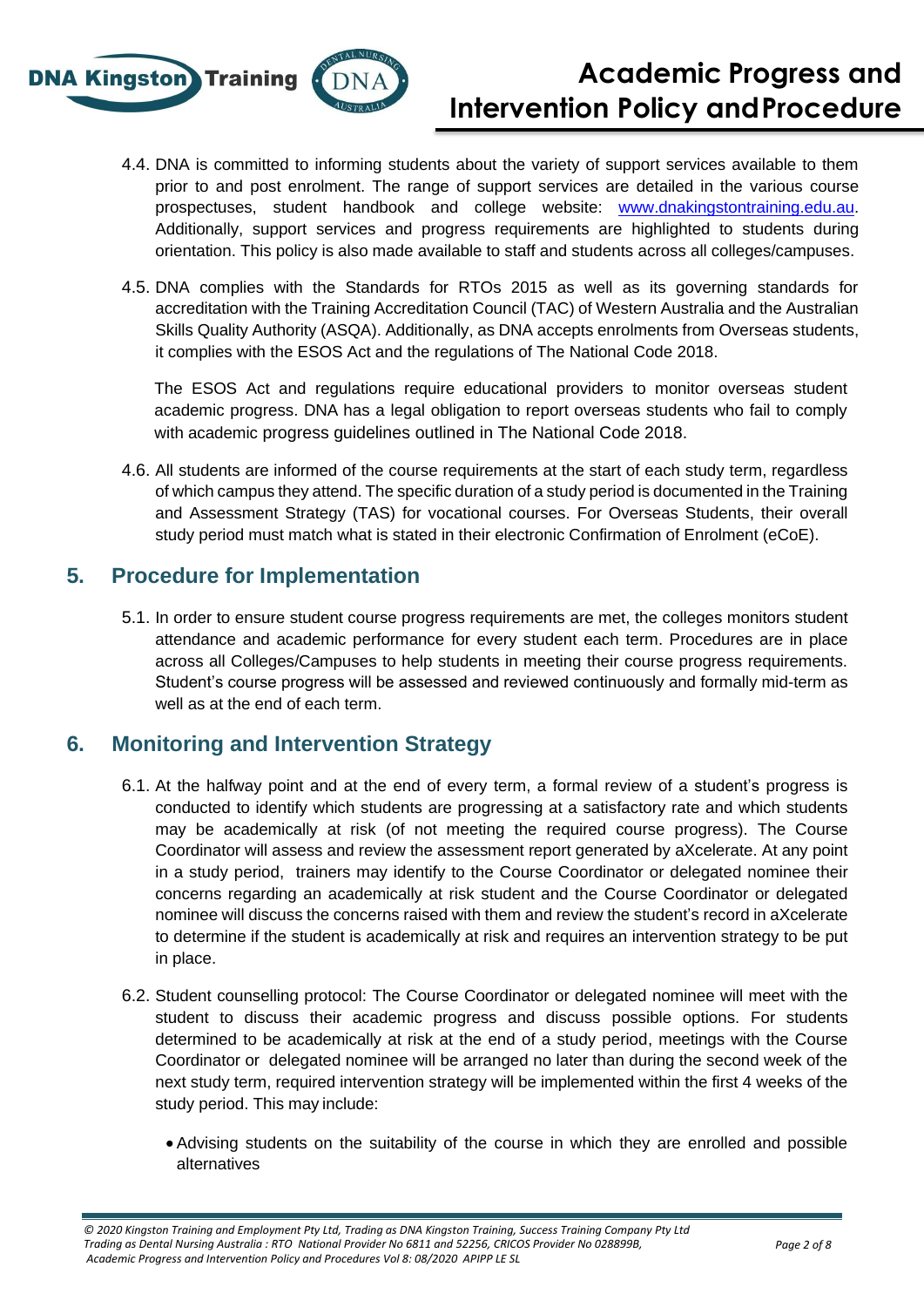

- Advising students of opportunities to reassessment for tasks in units or subjects they had previously failed, or demonstrate the necessary competency in areas in which they had not been previously able to demonstrate competency
- Discussing and identifying possible intervention strategies which may include referring students for language, practical and academic support services offered such as:
	- $\circ$  undertaking additional English language training or assistance in-house or externally
	- o customised academic skills training
	- o extended work experience placement
	- o private or small group tutorials
	- o additional practical support sessions
	- o undertaking an enabling course
	- $\circ$  referring students to access Student Support Services counselling regarding welfare and cultural issues
	- $\circ$  restructuring or restricting the students individual study program; (may include referral to the *Deferral, Suspension & Cancellation Policy and Procedure)*
	- $\circ$  issuing a new learning contract to student with an amended individual training plan o other recommendations as required

*Note: depending on the agreed intervention strategy, additional costs may be incurred by the student to implement required intervention action plan. Costs will be discussed and confirmed with the student prior to proceeding.* 

# **7. Assessment of Course Progression**

- 7.1. The academic achievement of all students is assessed by the Course Coordinator and Trainers at the end of each term in order to make recommendations to the Academic Director regarding student academic progression.
- 7.2. Reporting and recommendations include:
	- Full Academic Progression students are deemed to have made satisfactory academic progress and approved for full progression to the next study term and no further action is required.
	- Conditional Academic Progression recommendation further action is required and may include:
		- o Reassessment or resubmission (see Reassessment/Resubmission information below in 7.3)
		- o Supplementary assessment or evidence deemed appropriate by Course Coordinator
	- Unsatisfactory Academic Progression recommendation further action required may include:
		- $\circ$  Officially informing student that the unit has not been deemed as competent
		- o Repeating the not yet competent unit of study

#### 7.3. Reassessment and Resubmission:

Students enrolled in VET qualifications are permitted to resubmit an assessment should they be assessed as 'not yet satisfactory' or the trainer stipulates that more evidence is required in order for the student to be awarded a satisfactory result. Should this occur, trainers provide feedback to the student outlining the gaps in knowledge and/or skills required for competency and students are given two weeks to resubmit.

#### A maximum of two resubmissions may be permitted for formal (summative) unit assessments, overall,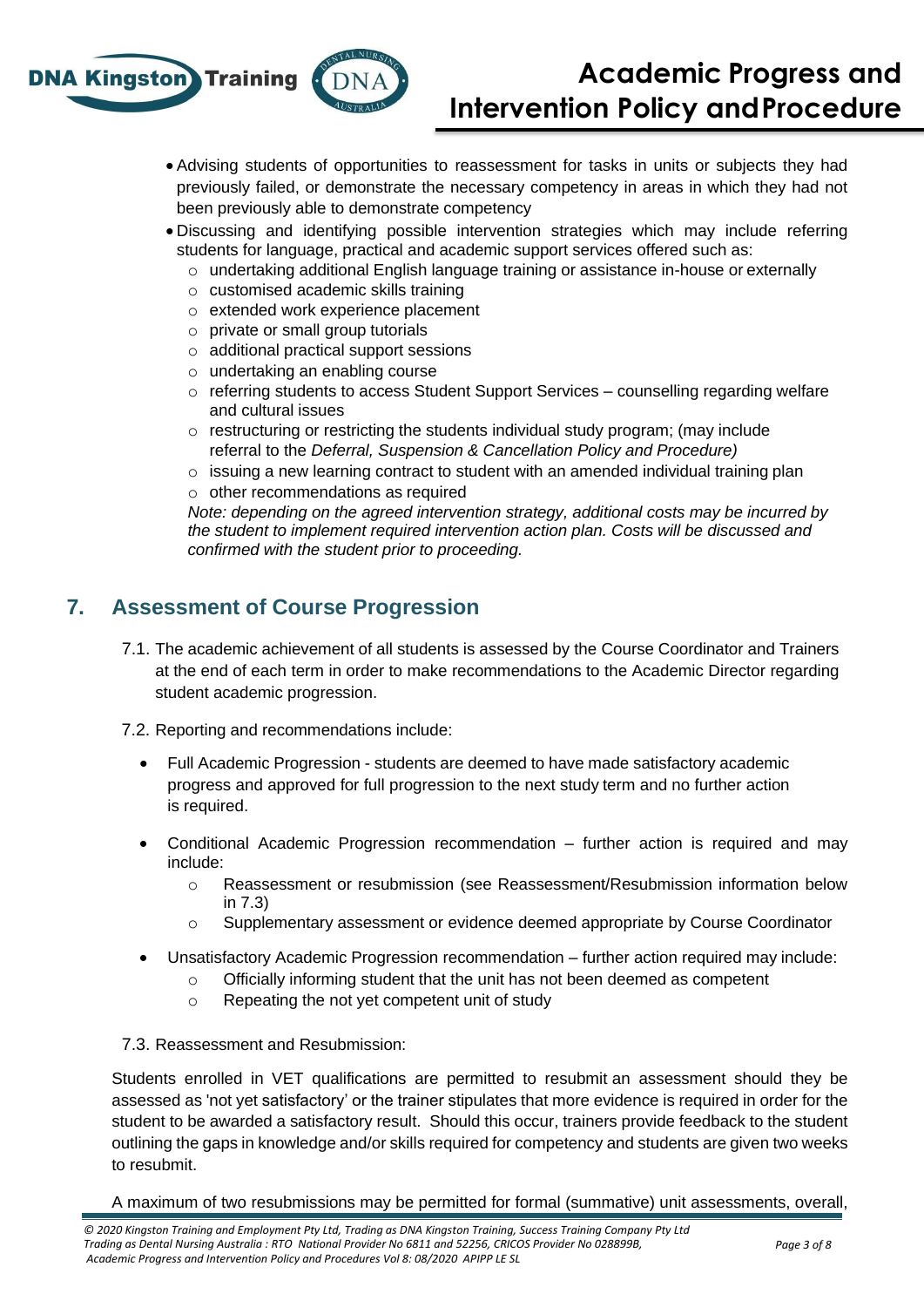

this provides the student with a total of three (3) attempts at demonstrating the required knowledge and/or skills for the unit. Further resubmits may be permitted however, under special (compassionate or compelling) circumstances and must have approval by the CEO, College Director or Academic Director.

Should the two resubmissions be unsuccessful, a student may apply to submit an additional attempt for marking, however, a 'Reassessment Fee' of \$100 may be charged per assessment. Additional attempts must be approved by the College Director or Academic Director.

Should a student be deemed 'Not Yet Satisfactory (NYS)' after reaching the maximum resubmissions permitted, the unit grade of 'Not Competent' will be awarded. Should this occur, the student will be required to re-enrol/repeat the unit of study and pay the unit fee in order to complete the qualification. A Statement of Attainment will be issued for the units of competency successfully completed in the case where a full award/qualification is not obtained.

# **8. Additional Information for Overseas Students**

- 8.1. The Course Coordinator or (delegated nominee) will advise overseas students that unsatisfactory course progress in two consecutive study periods (terms) for a course could lead to the student being reported to Department of Home Affairs – which in turn could result in the student's visa being cancelled, depending on the outcome of any appeal processes.
- 8.2. The Course Coordinator (or delegated nominee) may decide that the duration of the student's study needs to be extended. In which case, this will be approved by the Academic Director. College Management and Admissions staff will be notified of the decision.
- 8.3. As a result, the Course Coordinator (or delegated nominee) enters notes of the discussion and decision in the student's aXcelerate record. The Course Coordinator (or delegated nominee) may seek advice from the College Director during this process.
- 8.4. The Course Coordinator (or delegated nominee) issues a letter to the student outlining the decision and may require the student to see the College Director for additional information regarding course extension and/or visa extension requirements.
- 8.5. The Student will be monitored by the Course Coordinator (or delegated nominee) for the remainder of the study period.
- 8.6. Any overseas student recommended for 'Conditional Academic Progression' or 'Unsatisfactory Academic Progression' will also be reviewed for completion within the expected duration as stated on the student's CoE and in line with The National Code 2018, RTO Standards 2015, Department of Home Affairs Student Visa requirements and the Department of Education recommendations. An Intervention Strategy (as outlined in point 6.2) may be implemented. Any agreed changes will be documented and the student will be provided with a new individual training plan to complement the extended duration.
	- DNA may only extend the duration of an overseas student's study period where it is clear that the student will not complete the course within the expected duration, as specified on the student's CoE, as the result of 'compassionate or compelling circumstances' (see point 8.7 below)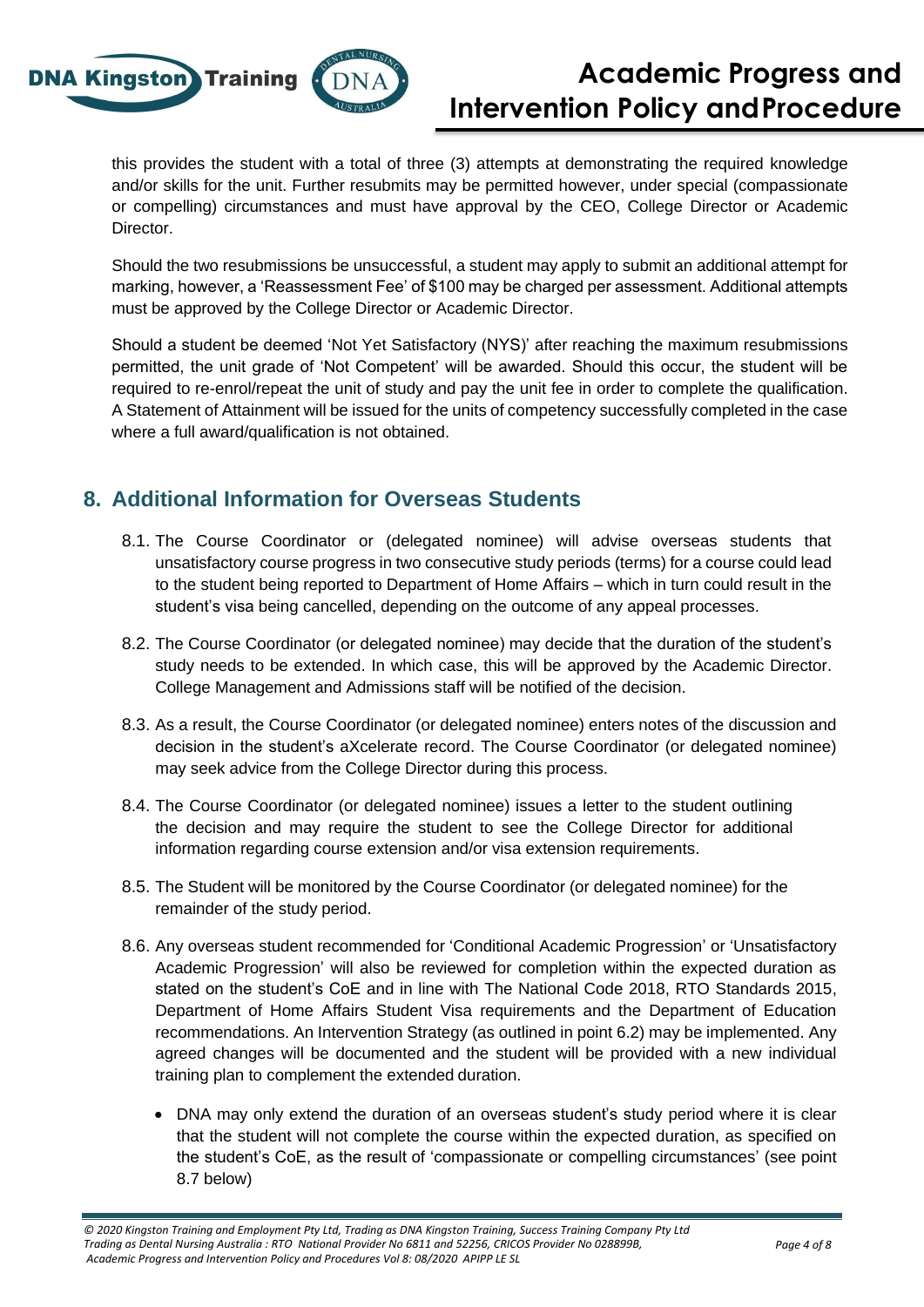

- 8.7. Compassionate or compelling circumstances are generally beyond the control of the student and have an impact on the student's capacity and/or ability to progress through a course as required. Such circumstances include:
	- $\circ$  Serious illness or injury, where medical certificate states that the student was unable to attend classes
	- $\circ$  Bereavement of close family members such as parents or grandparents (where possible a death certificate should be provided)
	- o Major political upheaval, natural disaster or epidemic in their home country requiring their emergency travel and this has impacted on their studies.
	- o A traumatic experience which could include but it is not limited to:
		- **.** Involvement in or witnessing of an accident; or
		- A crime committed against the student; or
		- The student has been a witness to a crime
	- o Other compassionate or compelling circumstances approved by the College Director or Academic Director.
	- o Students must undertake the mandatory directions of Management in regards to their conditional academic progression. Students recorded with 'Conditional Academic Progression' must meet with the Course Coordinator (or delegated nominee) before the end of the first two weeks of their next study period as per the Intervention Strategy for students academically at risk outlined above.
	- o Students will be notified of these directions in writing by the College Director, Academic Director or Course Coordinator.
- 8.8. Documented evidence is required to validate student claims and should be supported by police, medical doctor or psychologists' reports. Alternative evidence may be discussed on a case-by-case basis and approved by the College Director or Academic Director.

# **9. Unsatisfactory Academic Progression**

- 9.1. Termination of enrolment will occur if a student:
	- i. Is deemed to have made unsatisfactory progress in the same unit twice; or
	- ii. Fails to provide evidence which satisfies the Academic Director or Course Coordinator (or delegated nominee) that they have conformed to the agreed mandatory directions.
- 9.2. As a guideline if a student does not make satisfactory course progress during two consecutive compulsory study periods of a course, the Academic Director (or delegate nominee) will inform the student in writing of the unsatisfactory progress recommendation. The student has 20 working days to lodge a complaint or appeal against the recommendation per the 'Complaints Policy and Procedure'.

Appeals may be made on the following grounds.

College's failure to record or calculate a student's achievement accurately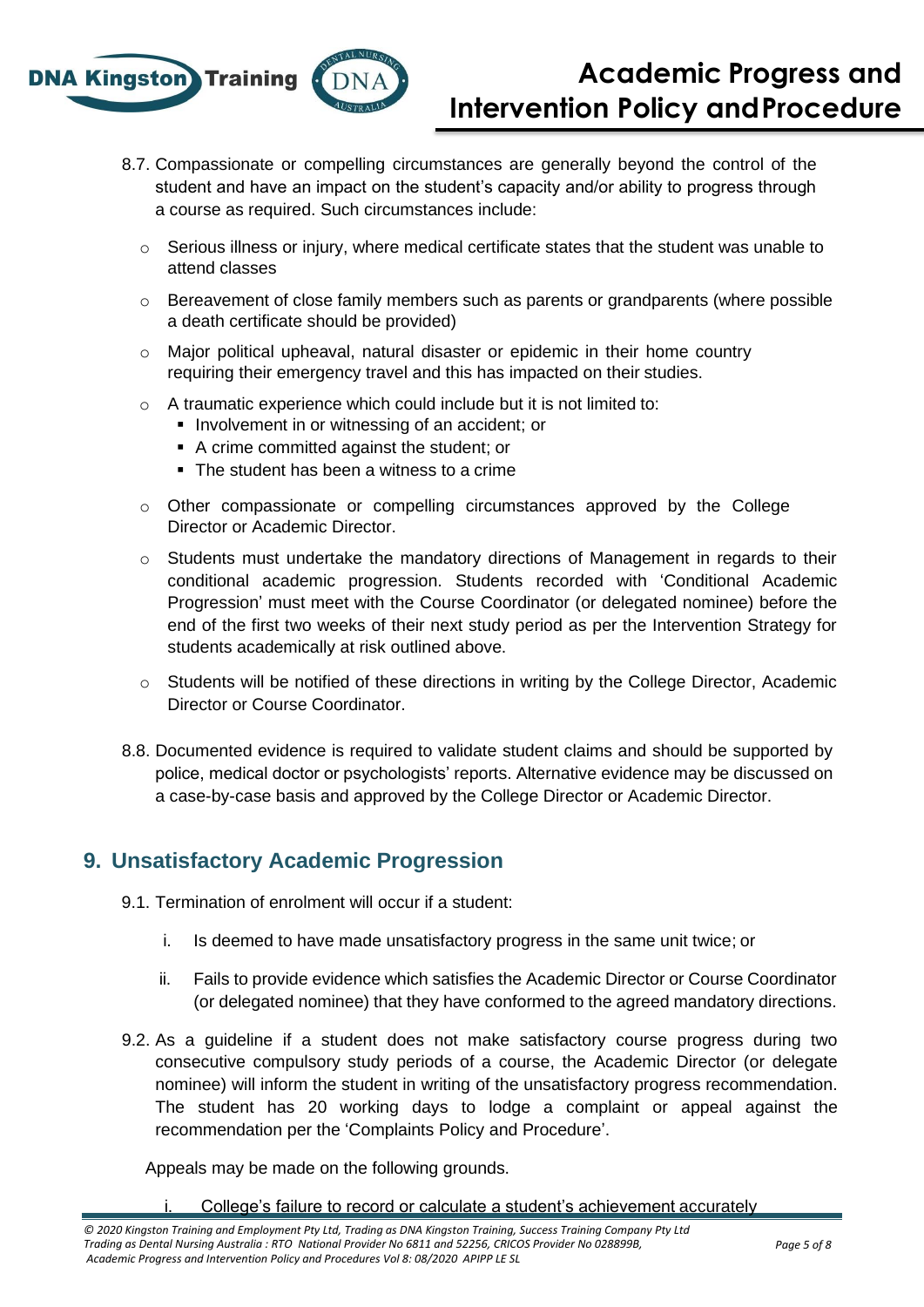

- ii. Compassionate or compelling circumstances (see point 8.7 above),
- iii. The college has not implemented its intervention strategy and other policies according to its documented policies and procedures that have been made available to the student.
- 9.3. A student whose enrolment is terminated under this policy may only re-enrol at the College Director's discretion in any related course at any of the DNA colleges.
- 9.4. International students will be notified in writing of the college's intention to report the student to Department of Home Affairs for Unsatisfactory Course Progress.

## **10. Outcome of Appeals**

10.1. If the student appeal is successful, one of the following will occur.

- i. If the appeal shows that there was an error in calculation, and the student actually made Satisfactory Course Progress, the student may continue with their studies and there is no requirement for intervention. Overseas student will not be reported to Department of Home Affairs.
- ii. If the appeals process shows that the student has not made satisfactory progress, but there are compassionate or compelling reasons for the lack of progress, ongoing support will be provided to the student through the Monitoring and Intervention Strategies for Students Academically at Risk (section 5 above). Overseas students will not be reported to Department of Home Affairs.
- 10.2. Where:
	- i. The student has chosen not to access the complaints and appeals process within the 20 working day period, or
	- ii. The student withdraws from the process, or
	- iii.The process is completed and the student's appeal was unsuccessful.

DNA Student Services will notify the Department of Home Affairs through PRISMS within 10 working days, once the student has been deemed as not achieving satisfactory course progress.

10.3. If an overseas student is not satisfied with the complaints and appeals process used by the college (internal appeals process) , the student may seek further advice or lodge a complaint utilising external appeal services such as the Overseas Ombudsman (www.ombudsman.gov.au).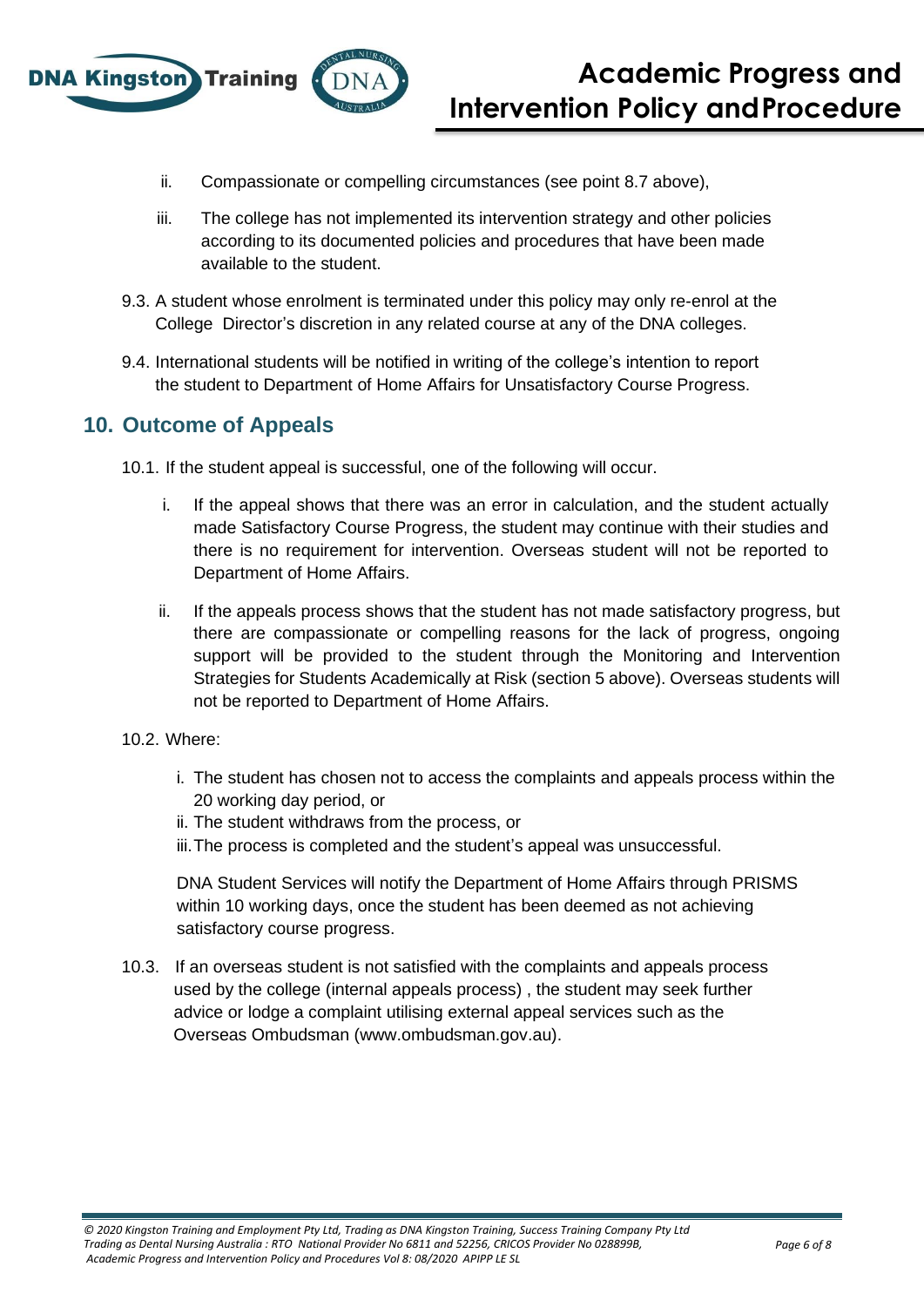

## **11. Record keeping and confidentiality**

11.1. Records of all academic progression handled under this procedure shall be maintained for a period of at least five years for auditing purposes by the State or Territory Registering Body.

## **12. Administration**

- 12.1. This policy and related documentation is accessible by staff and students on the DNA Kingston Training website [http://www.dnakingstontraining.edu.au/about/policies-and](http://www.dnakingstontraining.edu.au/about/policies-and-documents/)[documents/](http://www.dnakingstontraining.edu.au/about/policies-and-documents/)
- 12.2. Staff will be advised of this policy and related procedures at induction as well as via email and staff information sessions.
- 12.3. Related documents include:
	- Student Misconduct Policy and Procedure
	- Student Handbook
	- Complaints and Appeals Policy and Procedure
	- Complaints and Grievance Form
	- Flow chart for Students Course Progression Monitoring
	- Student Support Services Policy and Procedure
	- Fees Policy and Procedure
	- Refund Application Form
	- Application for Withdrawal Form